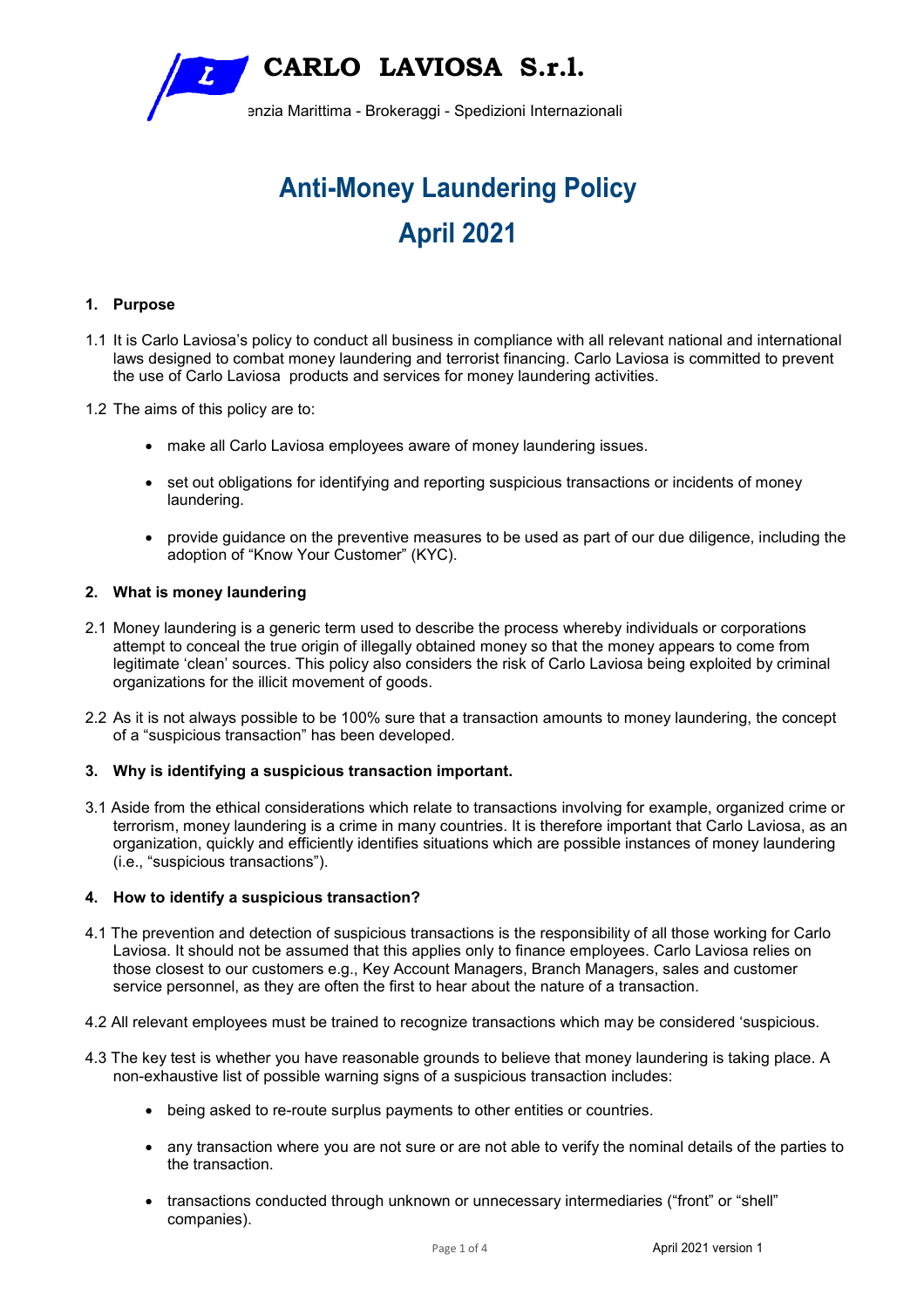

- the shipment / transaction does not make economic sense e.g., a willingness to pay above market price.
- changes to the customer or exporter after the initial booking.
- falsely described goods and services.
- discrepancies between documents e.g., bill of lading, invoice, customer and beneficiary details.
- suspicious goods shipped to and from a jurisdiction designated as high risk, as defined by the intergovernmental FATF (Financial Action Task Force) http://www.fatf-gafi.org/ ;
- the goods are transshipped through one or more jurisdictions for no apparent economic reason.
- unusually large cash requirements or the use of bank drafts, money orders or cashier's cheques.
- odd payment patterns, for instance, being asked to hold substantial funds without a clear purpose.
- payment with remittance slip details obscured / garbled.
- an address c/o a third party.
- failure or reluctance to provide sufficient identification documentation.
- evasive answers or the customer failing to answer your questions.
- being instructed to transfer funds to high-risk countries, as defined by FATF. If you are unsure whether a country is considered high-risk, check the FATF website or escalate to your line manager or the GAC Compliance Team (contact details below).
- 4.4 A combination of any number of potentially high-risk transactions should naturally increase the level of suspicion.
- 4.5 If a payment is received in error, you should instruct the bank that you cannot apply the funds and ask them to return to the remitter. Please do not accept an instruction to pay on to a third party as you could unintentionally become party to money laundering.

## **5. Your legal responsibility**

- 5.1 In most jurisdictions, it is likely that you will have an obligation to report to the authorities if you suspect an act of money laundering is committed. Failure to report a suspicion where there are reasonable grounds to know or suspect that someone is laundering money may be a criminal offence.
- 5.2 Please note you must not disclose your suspicion to the customer under any circumstances as this could be seen as "tipping off." Not only is tipping off an offence under anti-money laundering regulations, if the transaction is in fact genuine this could cause offence to a legitimate customer and embarrassment to Carlo Laviosa.
- 5.3 Other offences covered by anti-money laundering regulations include falsifying, concealing, disposing or destroying relevant documents. Hence it is important that you maintain appropriate records in accordance with the law and concerned authorities in your jurisdiction. It is suggested that you seek guidance from your local legal advisors as to the particular regulations in your jurisdiction.

# **6. Contacts**

6.1 Please do not investigate a suspicious transaction on your own. You must report suspicious transactions to the Laviosa Supervisory Board and the finance team.

## **7. Due Diligence**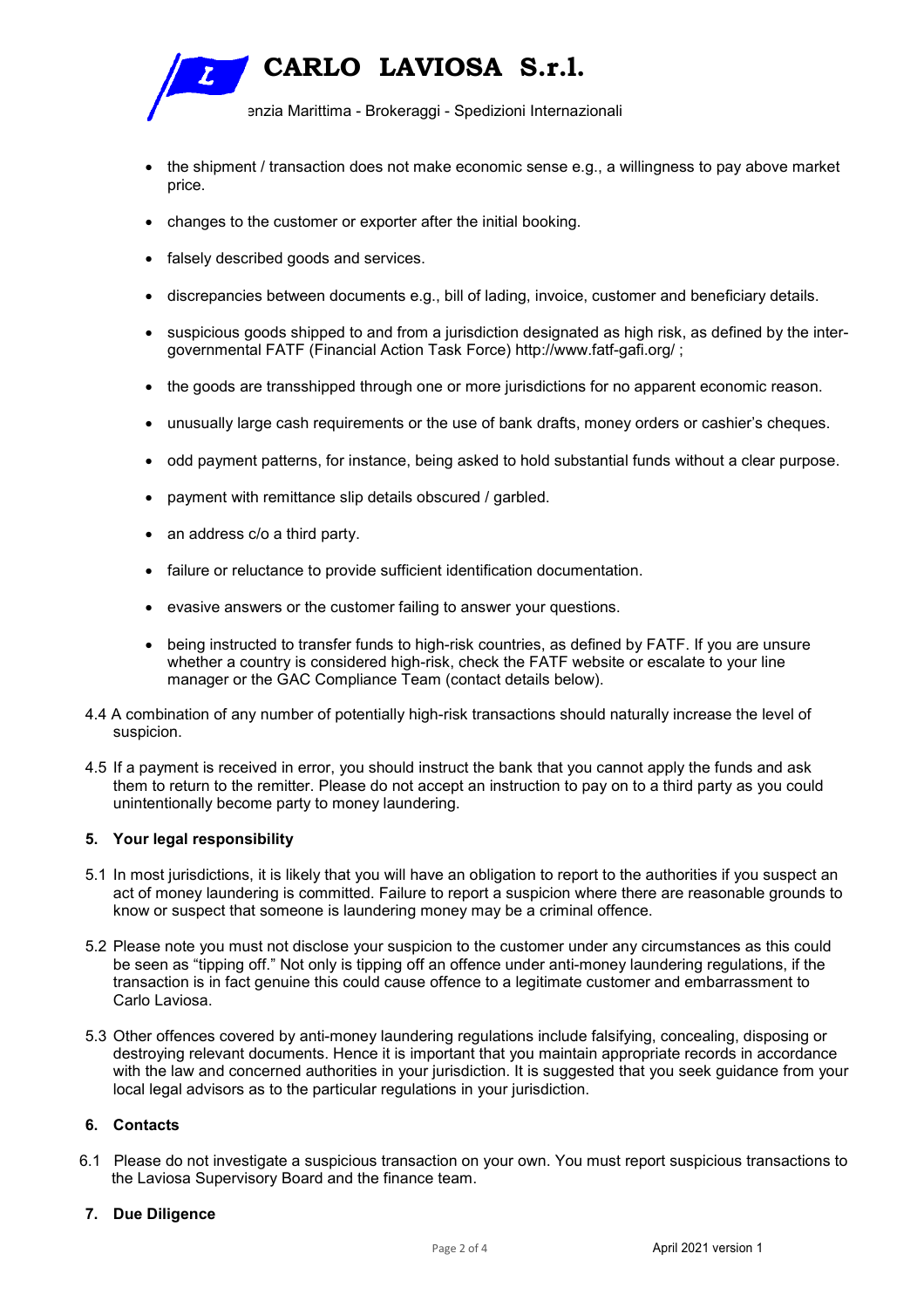

- 7.1 Understanding the purpose and intended nature of the business relationship is important. The better you know our customers, the better you are able to identify and mitigate potential risks.
- 7.2 To minimize the risk of Carlo Laviosa being used by money launderers, you must undertake due diligence checks on all new business relations and review all existing customers. You are encouraged to take a riskbased approach. For example, if it is a publicly listed company, it may not be necessary to obtain additional documentation to verify their identity.

## **8. Know your customer**

- 8.1 Part of the due diligence is the "Know Your Customer" (KYC) checks. The KYC is to be carried out as per the following steps:
	- Verify the identity of the direct entity or individual with whom you intend to form a business relationship.

The recommended information to be obtained is the following:

- $\Box$  full legal name of the company
- □ full registered address
- $\Box$  full business address
- website address
- □ copy of Certificate of Incorporation and/or Certificate of Good Standing
- $\Box$  copy of valid passport or identification card
- Establish who is the Beneficial Owner of the customer by identifying:
	- $\Box$  who ultimately owns the customer,
	- $\Box$  who de facto controls the customer or its assets e.g. vessels,
	- □ who derives the benefit, or
	- $\Box$  on whose behalf the transaction is carried out.
- 8.2 If you are in any doubt after completing steps 8.1a) and 8.1b) above, you should proceed with enhanced due diligence as follows:
	- obtain identification of the Beneficial Owner, repeating the request for documentation as per step 8.1a) above.
	- search against the SDN (Specially Designated Nationals) and Blocked Persons list published by OFAC (the Office of Foreign Assets Control), available on http://sdnsearch.ofac.treas.gov/.
	- search against the EU consolidated list of persons, groups, and entities subject to EU financial sanctions available for download on http://eeas.europa.eu/cfsp/sanctions/consol-list/index\_en.htm
	- offices which have access to Lloyd's List Intelligence can undertake the due diligence search on the Lloyd's List Intelligence website; sanctions search http://www.lloydslistintelligence.com/llint/sanctions/search.htm
	- conduct on-going monitoring particularly where your customer relationship is considered high-risk and/or a suspicious matter has been lodged. Frequent or unexplained changes to ownership, legal structures or management are other events that may trigger further due diligence checks on an existing customer.

Any documentation should to the extent possible be from reliable and independent sources.